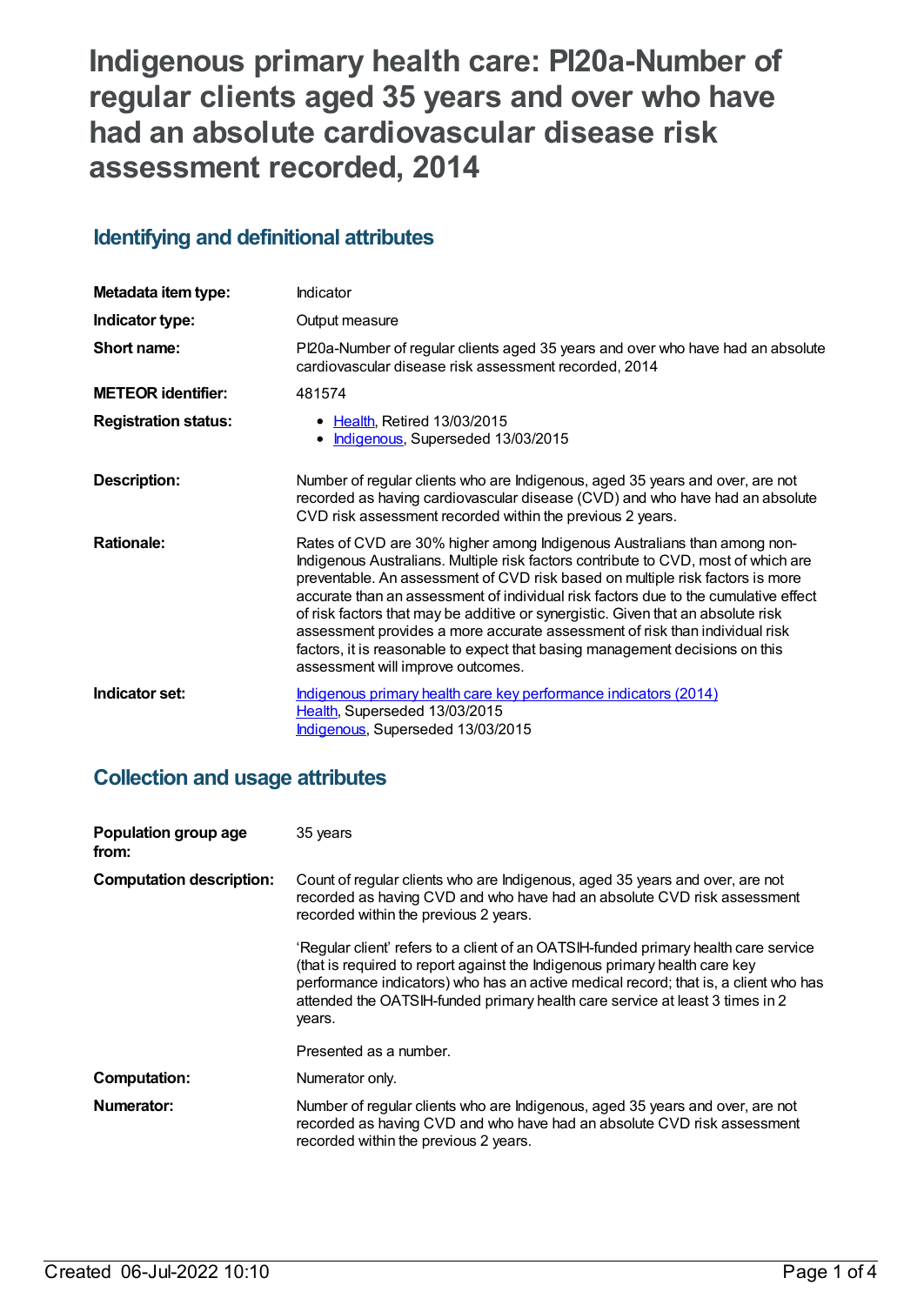[Person—Indigenous](https://meteor.aihw.gov.au/content/291036) status, code N

**Data Source**

[Indigenous](https://meteor.aihw.gov.au/content/430643) primary health care data collection

**NMDS / DSS**

[Indigenous](https://meteor.aihw.gov.au/content/504325) primary health care DSS 2014-15

## **Data Element / Data Set**

[Person—age,](https://meteor.aihw.gov.au/content/303794) total years N[NN]

**Data Source**

[Indigenous](https://meteor.aihw.gov.au/content/430643) primary health care data collection

**NMDS / DSS**

[Indigenous](https://meteor.aihw.gov.au/content/504325) primary health care DSS 2014-15

### **Data Element / Data Set**

[Person—regular](https://meteor.aihw.gov.au/content/436639) client indicator, yes/no code N

**Data Source**

[Indigenous](https://meteor.aihw.gov.au/content/430643) primary health care data collection

**NMDS / DSS**

[Indigenous](https://meteor.aihw.gov.au/content/504325) primary health care DSS 2014-15

### **Data Element / Data Set**

Person-cardiovascular disease recorded indicator, yes/no code N

**Data Source**

[Indigenous](https://meteor.aihw.gov.au/content/430643) primary health care data collection

**NMDS / DSS**

[Indigenous](https://meteor.aihw.gov.au/content/504325) primary health care DSS 2014-15

**Guide for use**

Only include 'no'.

### **Data Element / Data Set**

[Person—absolute](https://meteor.aihw.gov.au/content/503024) cardiovascular disease risk assessment recorded indicator, yes/no code N

#### **Data Source**

[Indigenous](https://meteor.aihw.gov.au/content/430643) primary health care data collection

**NMDS / DSS**

[Indigenous](https://meteor.aihw.gov.au/content/504325) primary health care DSS 2014-15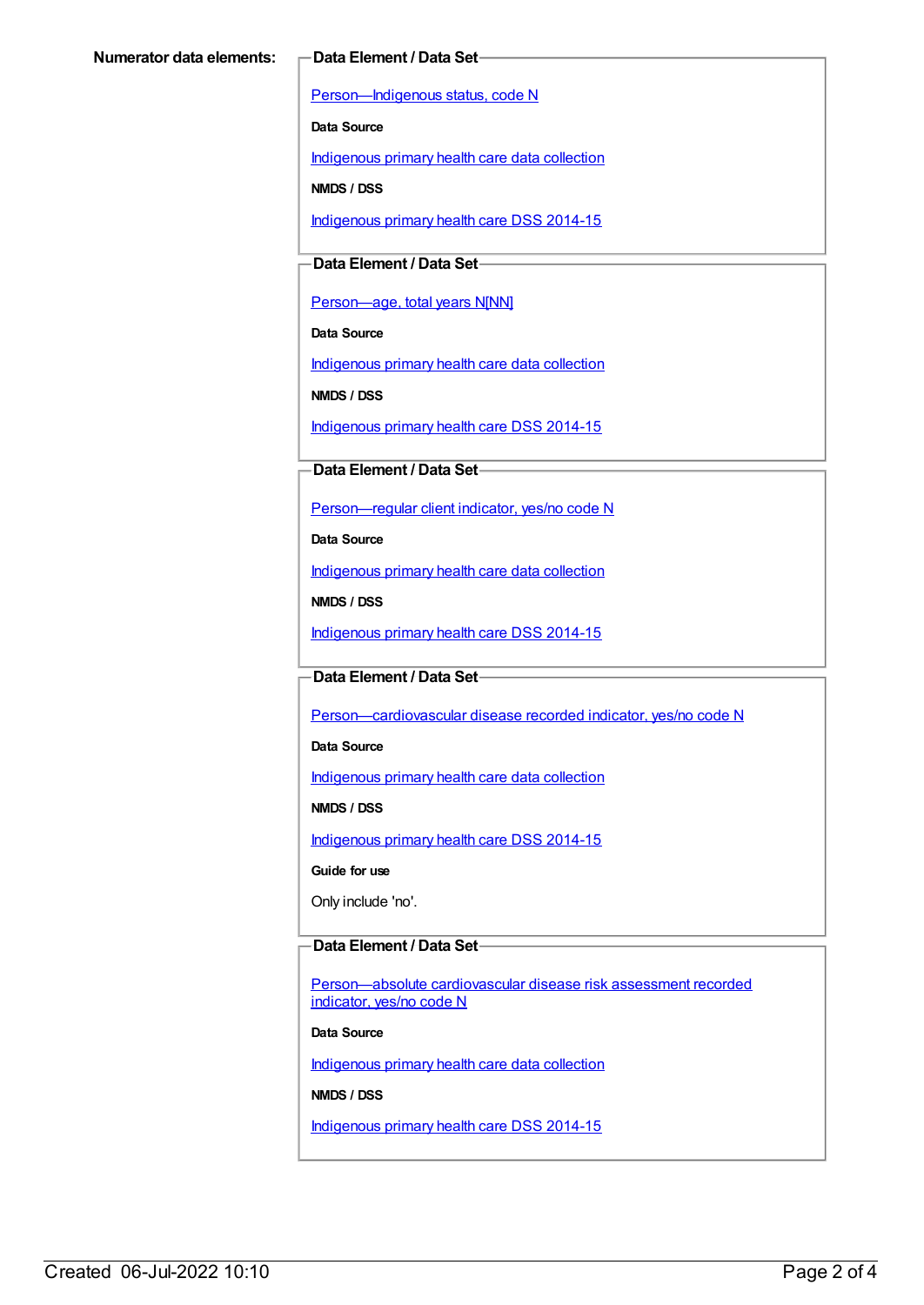| Disaggregation:                         | 1. Sex:<br>a) Male<br>b) Female                                                       |
|-----------------------------------------|---------------------------------------------------------------------------------------|
|                                         | 2. Age:<br>a) 35-44 years<br>b) 45-54 years<br>c) 55-64 years<br>d) 65 years and over |
| <b>Disaggregation data</b><br>elements: | Data Element / Data Set-                                                              |
|                                         | Person-sex, code N                                                                    |
|                                         | <b>Data Source</b>                                                                    |
|                                         | Indigenous primary health care data collection                                        |
|                                         | NMDS / DSS                                                                            |
|                                         | Indigenous primary health care DSS 2014-15                                            |
|                                         | Data Element / Data Set-                                                              |
|                                         | Person-age, total years N[NN]                                                         |
|                                         | <b>Data Source</b>                                                                    |
|                                         | Indigenous primary health care data collection                                        |
|                                         | NMDS / DSS                                                                            |
|                                         | Indigenous primary health care DSS 2014-15                                            |

# **Representational attributes**

| <b>Representation class:</b> | Count  |
|------------------------------|--------|
| Data type:                   | Real   |
| Unit of measure:             | Person |

# **Indicator conceptual framework**

| <b>Framework and</b> | <b>Effective/Appropriate/Efficient</b> |
|----------------------|----------------------------------------|
| dimensions:          |                                        |

## **Data source attributes**

#### **Data Source**

[Indigenous](https://meteor.aihw.gov.au/content/430643) primary health care data collection

**Frequency**

6 monthly

**Data custodian**

Australian Institute of Health and Welfare.

## **Source and reference attributes**

**Submitting organisation:** Australian Institute of Health and Welfare Department of Health